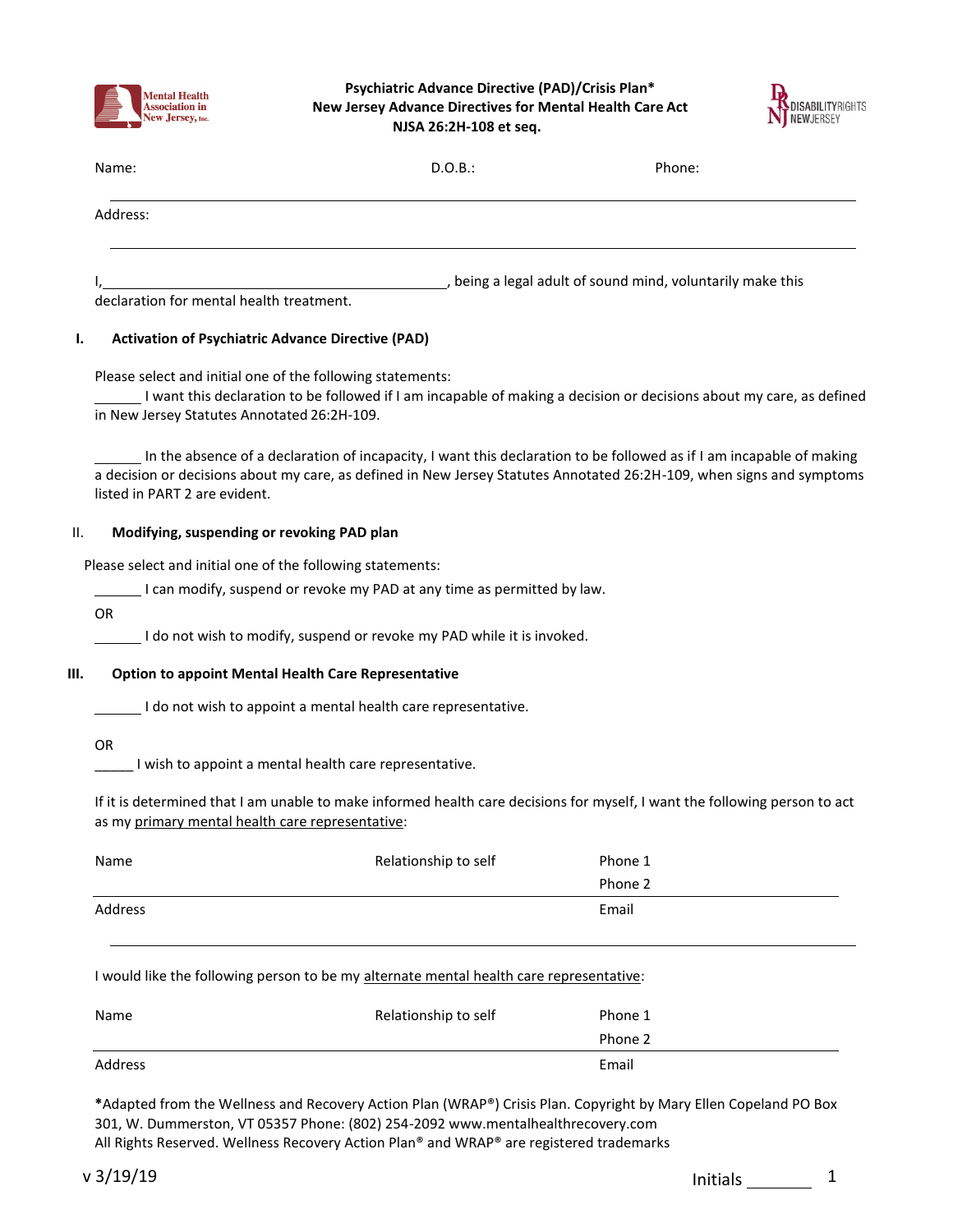**If you have designated someone as your mental health care representative, please answer sections A and B by initialing one of the statements. If you do not wish to appoint someone as your representative, do not complete this page.**

#### A) **Authority and Limitation of Authority of Mental Health Care Representative**

I want my representative to make decisions about my treatment in the following way: **(Please select and initial one of the following statements.)**

Make decisions about my care based on what is in this document or, if not specifically expressed, as are otherwise known to my representative. If my wishes are unknown or are not specifically addressed in this document, make decisions based on what he/she believes would be the decision I would make.

Make decisions about my care based on what is in this document or, if not specifically expressed, as are otherwise known to my representative. If my wishes are unknown or are not specifically addressed in this document, make decisions about my care that he/she thinks would be in my best interest, taking into consideration my preferences and consultation with providers and supporters as indicated in this document.

#### B) **Please select and initial one of the following statements:**

I consent to giving my representative the authority to admit me to an inpatient or partial psychiatric hospitalization program for up to days.

Optional: Describe the conditions under which you would agree to be hospitalized:

I do not consent to give my representative the authority to admit me to an inpatient or partial psychiatric hospitalization program.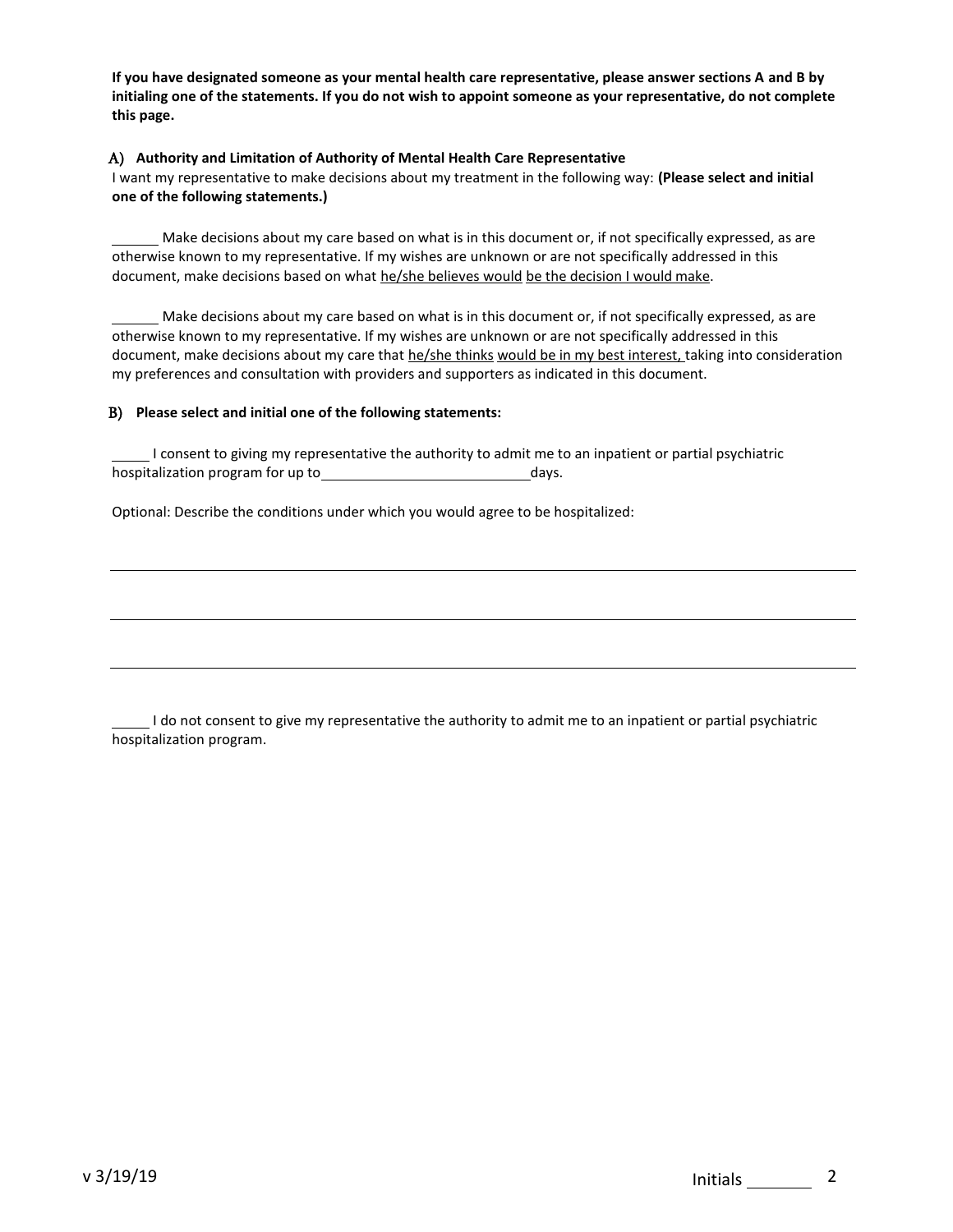**The following are my wishes regarding my mental health care treatment in the event of a mental health crisis, including hospitalization:**

Part 1. The following words describe me when I am feeling well:

#### **Part 2. Symptoms**

The following signs and symptoms will indicate that I am in a mental health crisis:

## **Substance Use (Street Drugs/Alcohol/Prescription Medications)**

Without admitting to current use of substances, I offer the following information: This is the

substance(s) that I am or was most likely to use:

I feel and behave this way after taking this drug(s):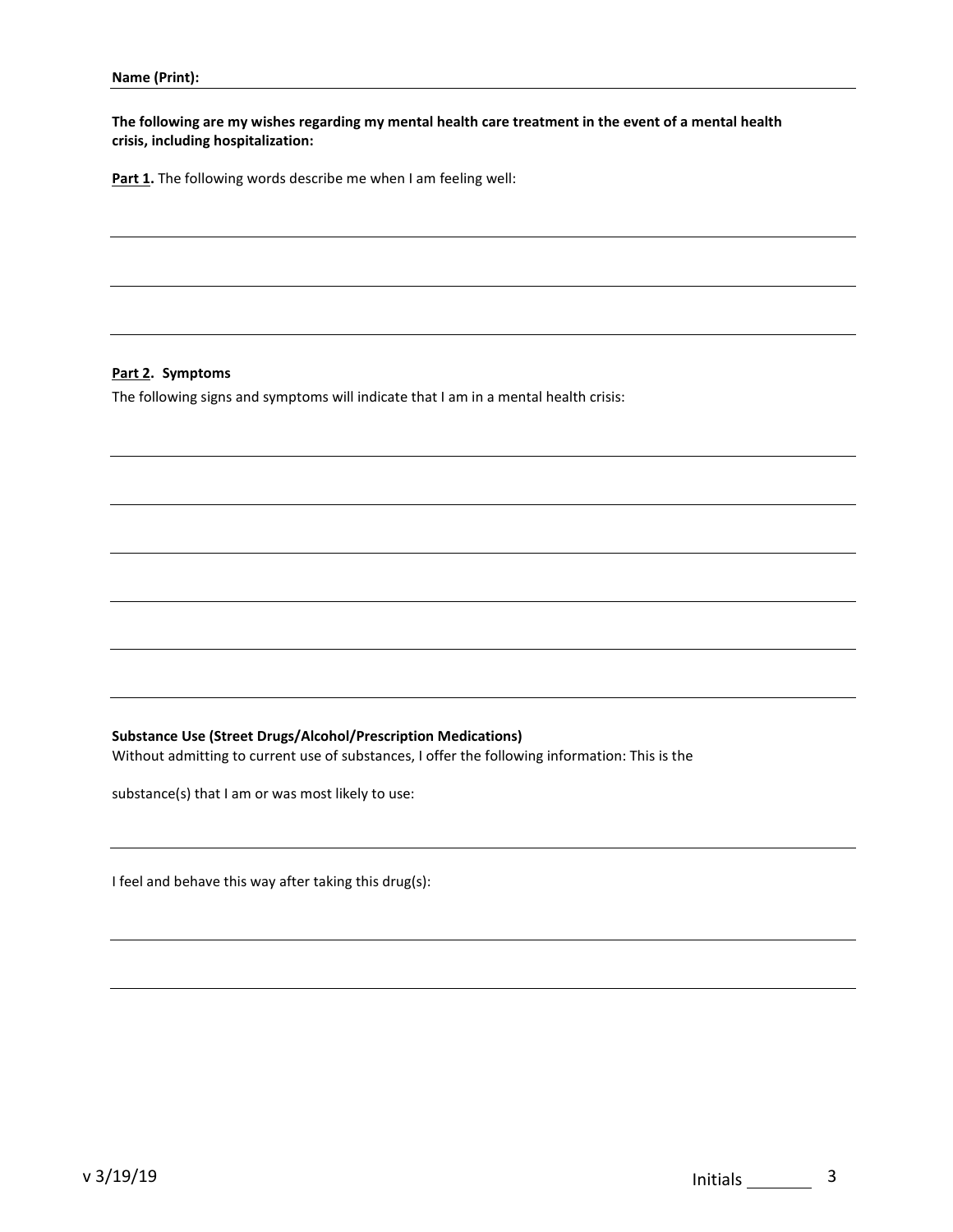## **Part 3. Supporters**

In the event that I am in a mental health crisis please contact the following person(s) in addition to any representatives named:

| Name                                                 | Relationship to self                                                                             | Phone 1                             |
|------------------------------------------------------|--------------------------------------------------------------------------------------------------|-------------------------------------|
|                                                      |                                                                                                  | Phone 2                             |
| Name                                                 | Relationship to self                                                                             | Phone 1                             |
|                                                      |                                                                                                  | Phone 2                             |
| Name                                                 | Relationship to self                                                                             | Phone 1                             |
|                                                      |                                                                                                  | Phone 2                             |
|                                                      | I do not want the following people notified or involved in my care or treatment in any way: Name | I do not                            |
| want them involved because: (Optional)               |                                                                                                  |                                     |
| Name                                                 | I do not want them involved because: (Optional)                                                  |                                     |
|                                                      | If I am admitted to a hospital, I will need assistance with the following tasks:                 |                                     |
|                                                      |                                                                                                  |                                     |
|                                                      |                                                                                                  |                                     |
|                                                      |                                                                                                  |                                     |
|                                                      |                                                                                                  |                                     |
|                                                      |                                                                                                  |                                     |
|                                                      |                                                                                                  | I need (Name) To (tasks) To (tasks) |
| I am a caretaker of the following person(s) at home: |                                                                                                  |                                     |
|                                                      | The following person should be contacted to arrange substitute care:                             |                                     |
| Name                                                 |                                                                                                  | Phone 1                             |
|                                                      |                                                                                                  | Phone 2                             |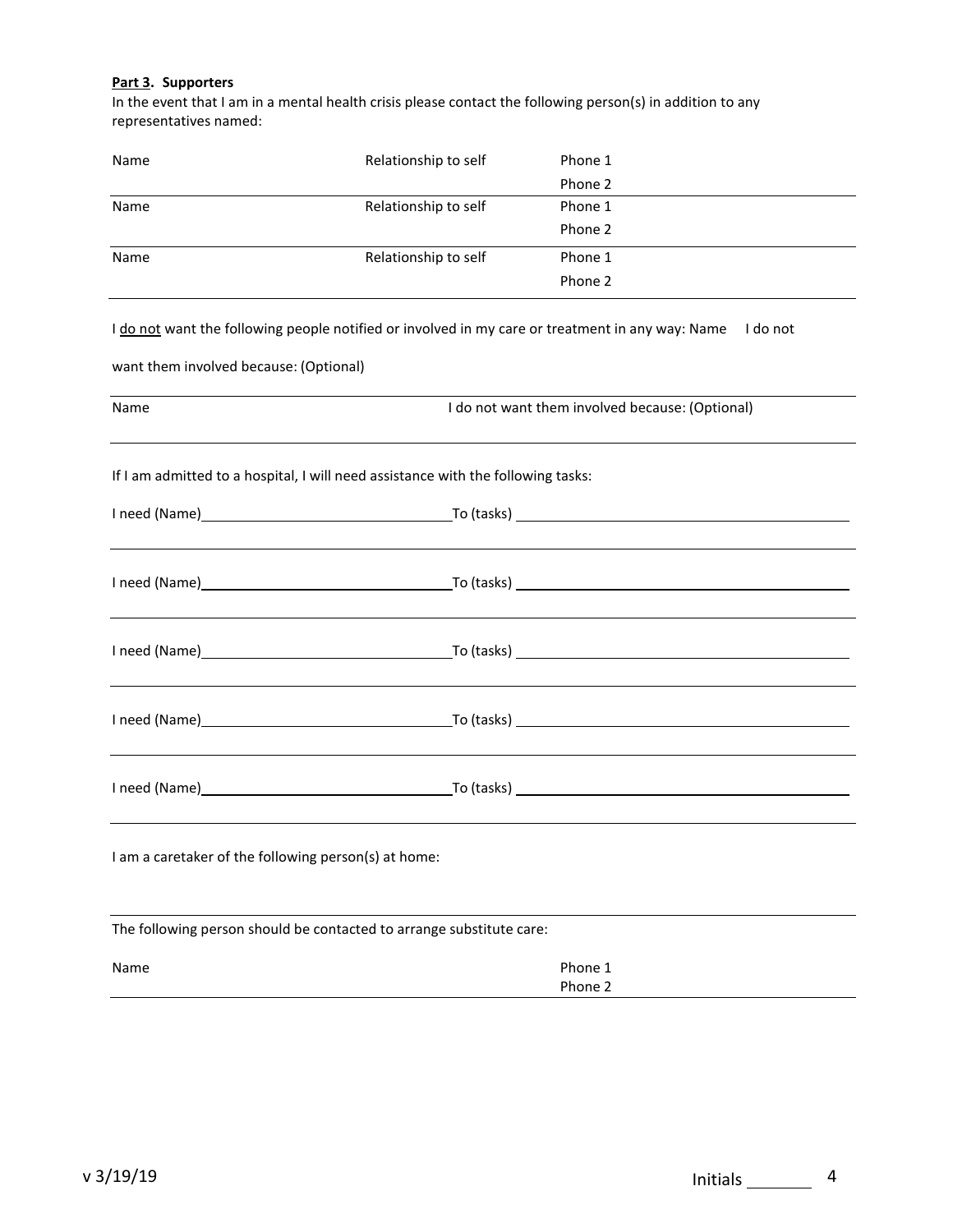#### **Part 4. Medical Information**

| Primary Care Physician                                                                       |     | Phone |  |
|----------------------------------------------------------------------------------------------|-----|-------|--|
| Psychiatrist                                                                                 |     | Phone |  |
| Therapist                                                                                    |     | Phone |  |
| Case Manager                                                                                 |     | Phone |  |
| Pharmacy                                                                                     |     | Phone |  |
| <b>Insurance Carrier</b>                                                                     | ID# | Phone |  |
| I would like the following health care providers to be notified and consulted about my care: |     |       |  |
| I have the following medical conditions:                                                     |     |       |  |

# Medications/Supplements/OTC (Over the Counter) preparations I am currently using:

| Name | Dosage | Purpose |
|------|--------|---------|
| Name | Dosage | Purpose |
| Name | Dosage | Purpose |
| Name | Dosage | Purpose |
| Name | Dosage | Purpose |
| Name | Dosage | Purpose |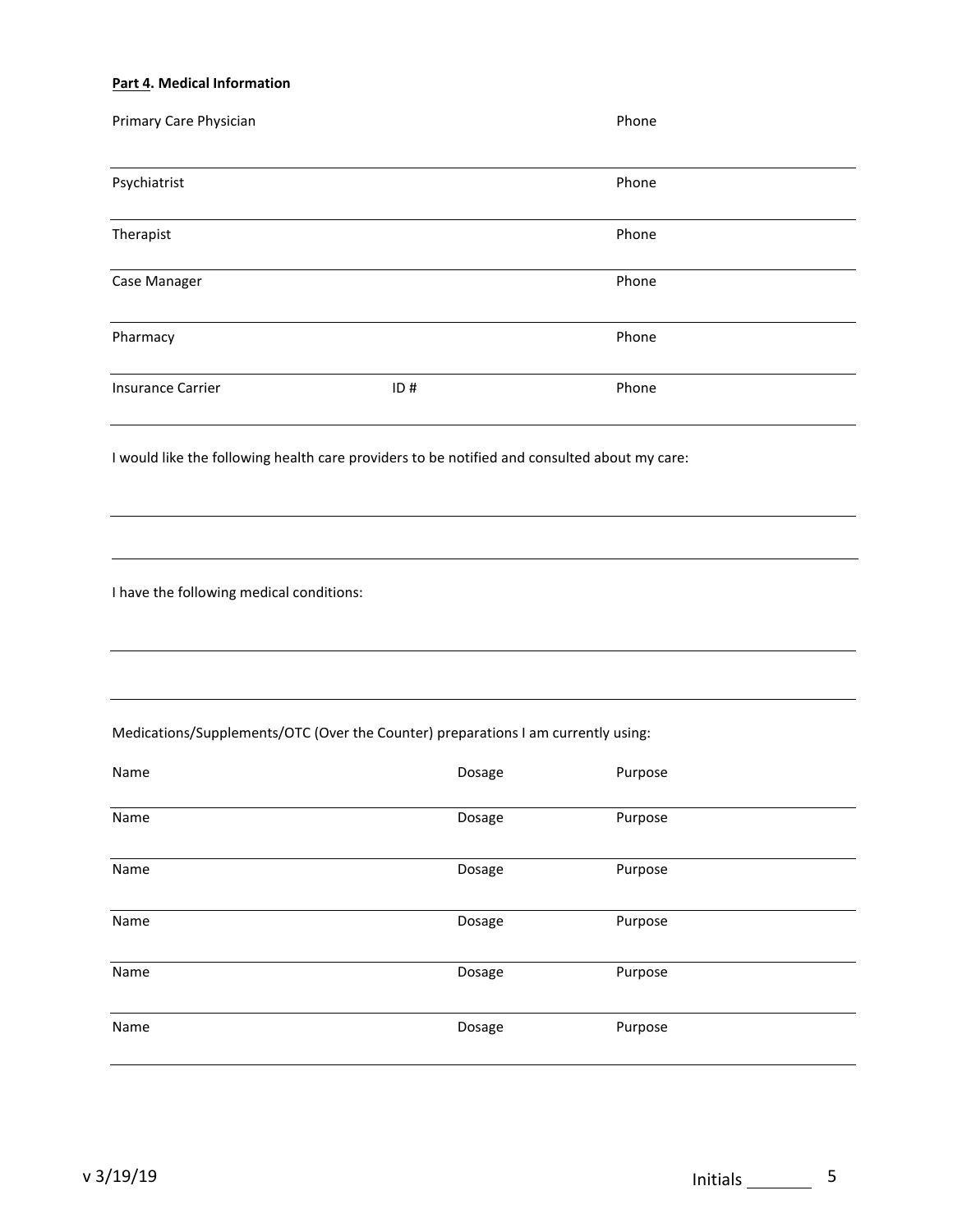## Medications that have helped me in the past and that I consent to:

| Name                                                   | Dosage   | Purpose    |
|--------------------------------------------------------|----------|------------|
| Name                                                   | Dosage   | Purpose    |
| Name                                                   | Dosage   | Purpose    |
| Name                                                   | Dosage   | Purpose    |
| Medications that I do not consent to or wish to avoid: |          |            |
| Name or type of medication                             |          | Reason Why |
| Name or type of medication                             |          | Reason Why |
| Name or type of medication                             |          | Reason Why |
| Name or type of medication                             |          | Reason Why |
| Medications that I am allergic to:                     |          |            |
| Name                                                   | Reaction |            |
| Name                                                   | Reaction |            |

## **Part 5: Help from my supporters and hospital staff**

Please do the following things that would help reduce my symptoms, make me more comfortable, and keep me safe: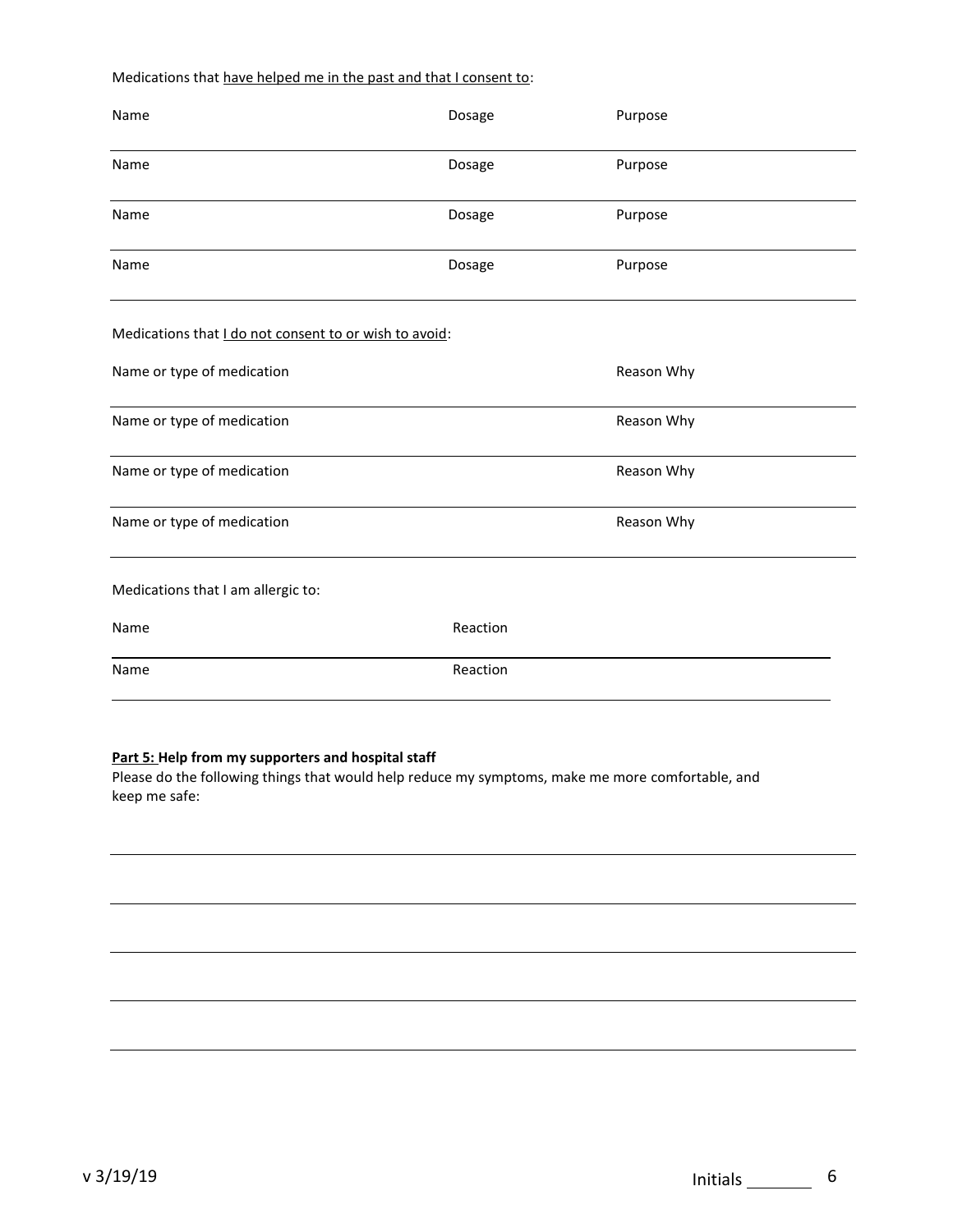# **Part 6. Home care/Community care/Respite center**

If possible, follow this care plan instead of hospitalization:

# **Part 7. Hospital or other Treatment Facilities**

If I am being admitted to a hospital or treatment facility, I prefer the following facilities in order of preference:

| 1.      | Name | Reason I prefer it |
|---------|------|--------------------|
| ി<br>z. | Name | Reason I prefer it |

AVOID using the following hospital or treatment facilities:

|   | Name | Reason to avoid it |
|---|------|--------------------|
| ി | Name | Reason to avoid it |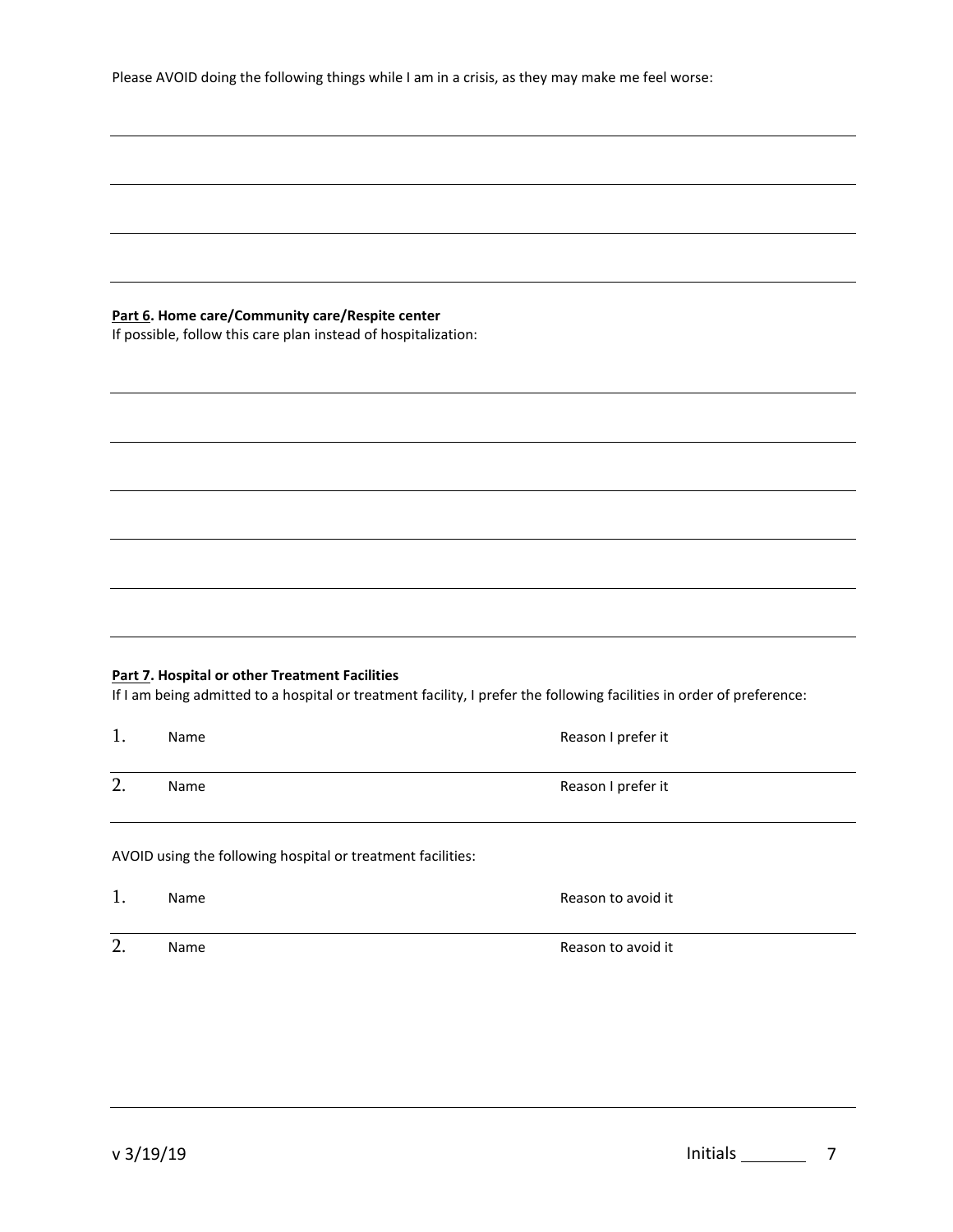#### **Part 8: Treatments and Therapies**

The following treatments and therapies help me when I am in crisis:

| Name                                                   | When to use this therapy                                                                         |
|--------------------------------------------------------|--------------------------------------------------------------------------------------------------|
| Name                                                   | When to use this therapy                                                                         |
| Treatments and Interventions that I do not consent to: |                                                                                                  |
| Name                                                   | Reason why                                                                                       |
| Name                                                   | Reason why                                                                                       |
|                                                        | I would like to be permitted to use the following wellness techniques to help me in my recovery: |
|                                                        |                                                                                                  |
|                                                        |                                                                                                  |
|                                                        |                                                                                                  |
|                                                        |                                                                                                  |

#### **Part 9: Inactivating the Plan**

The following signs, lack of symptoms or actions indicate that my supporters no longer need to use this plan and I am able to make decisions on my own behalf: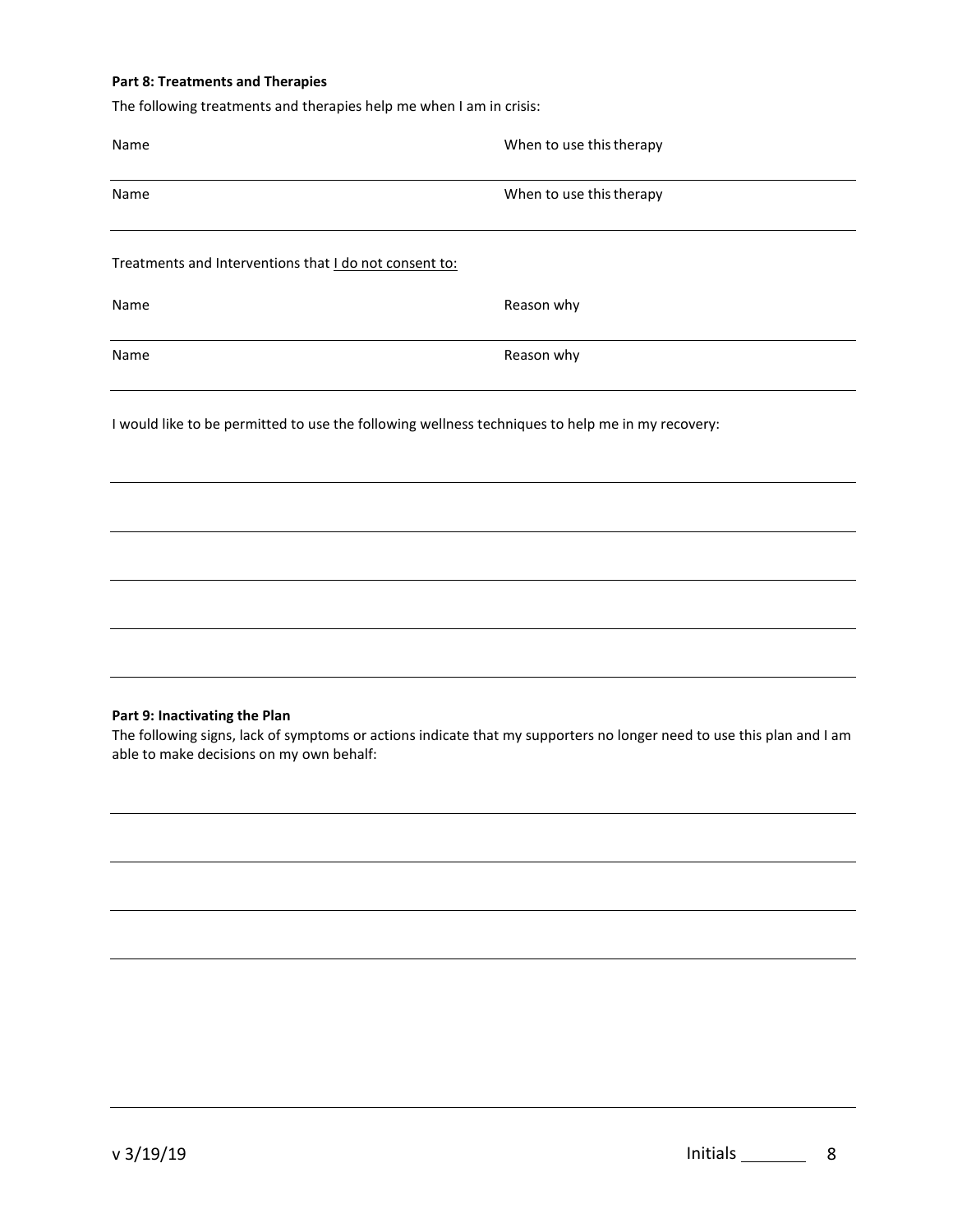## **Signature of Declarant:**

|                                                                                                                                                                                                                               | being a legal adult of sound mind, voluntarily make this                                                                                                                                                                                                                                                                                                                                                                                                                                    |
|-------------------------------------------------------------------------------------------------------------------------------------------------------------------------------------------------------------------------------|---------------------------------------------------------------------------------------------------------------------------------------------------------------------------------------------------------------------------------------------------------------------------------------------------------------------------------------------------------------------------------------------------------------------------------------------------------------------------------------------|
| declaration for mental health treatment.                                                                                                                                                                                      |                                                                                                                                                                                                                                                                                                                                                                                                                                                                                             |
|                                                                                                                                                                                                                               | Date and the contract of the contract of the contract of the contract of the contract of the contract of the contract of the contract of the contract of the contract of the contract of the contract of the contract of the c                                                                                                                                                                                                                                                              |
|                                                                                                                                                                                                                               |                                                                                                                                                                                                                                                                                                                                                                                                                                                                                             |
| Any Mental Health Care Advance Directive plan signed with a more recent date takes precedence over<br>this one.                                                                                                               |                                                                                                                                                                                                                                                                                                                                                                                                                                                                                             |
| Witness:                                                                                                                                                                                                                      |                                                                                                                                                                                                                                                                                                                                                                                                                                                                                             |
| of age or older. I am not designated by this or any other document as the person's mental health care                                                                                                                         | I attest that the declarant signed this document (or asked another to sign this document on his or her behalf) in my<br>presence, and that the declarant appears to be of sound mind and free of duress and undue influence. I am 18 years<br>representative, nor as an alternate mental health care representative. At the time this document is being executed, I<br>am not the responsible mental health care professional responsible, or directly involved with, the declarant's care. |
|                                                                                                                                                                                                                               |                                                                                                                                                                                                                                                                                                                                                                                                                                                                                             |
|                                                                                                                                                                                                                               |                                                                                                                                                                                                                                                                                                                                                                                                                                                                                             |
| <b>Second Witness:</b><br>declarant's estate by will or by operation of law at the time the advance directive is being executed; or is an<br>declarant resides.)                                                              | (A second witness is required if the first witness is related to the declarant by blood, marriage or adoption, or is the<br>declarant's domestic partner or otherwise shares the same home with the declarant; is entitled to any part of the<br>operator, administrator, or employed of a rooming or boarding or residential health care facility in which the                                                                                                                             |
| of age or older. I am not designated by this or any other document as the person's mental health care                                                                                                                         | I attest that the declarant signed this document (or asked another to sign this document on his or her behalf) in my<br>presence, and that the declarant appears to be of sound mind and free of duress and undue influence. I am 18 years<br>representative, nor as an alternate mental health care representative. At the time this document is being executed, I<br>am not the responsible mental health care professional responsible, or directly involved with, the declarant's care. |
| Witnessed by: The contract of the contract of the contract of the contract of the contract of the contract of the contract of the contract of the contract of the contract of the contract of the contract of the contract of |                                                                                                                                                                                                                                                                                                                                                                                                                                                                                             |
| Print Name                                                                                                                                                                                                                    |                                                                                                                                                                                                                                                                                                                                                                                                                                                                                             |

This plan has been voluntarily registered with the State of New Jersey Division of Mental Health and Addiction Services Psychiatric Advance Directive Registry, operated and maintained by U.S. Living Will Registry.

v 3/19/19 **Initials** 9